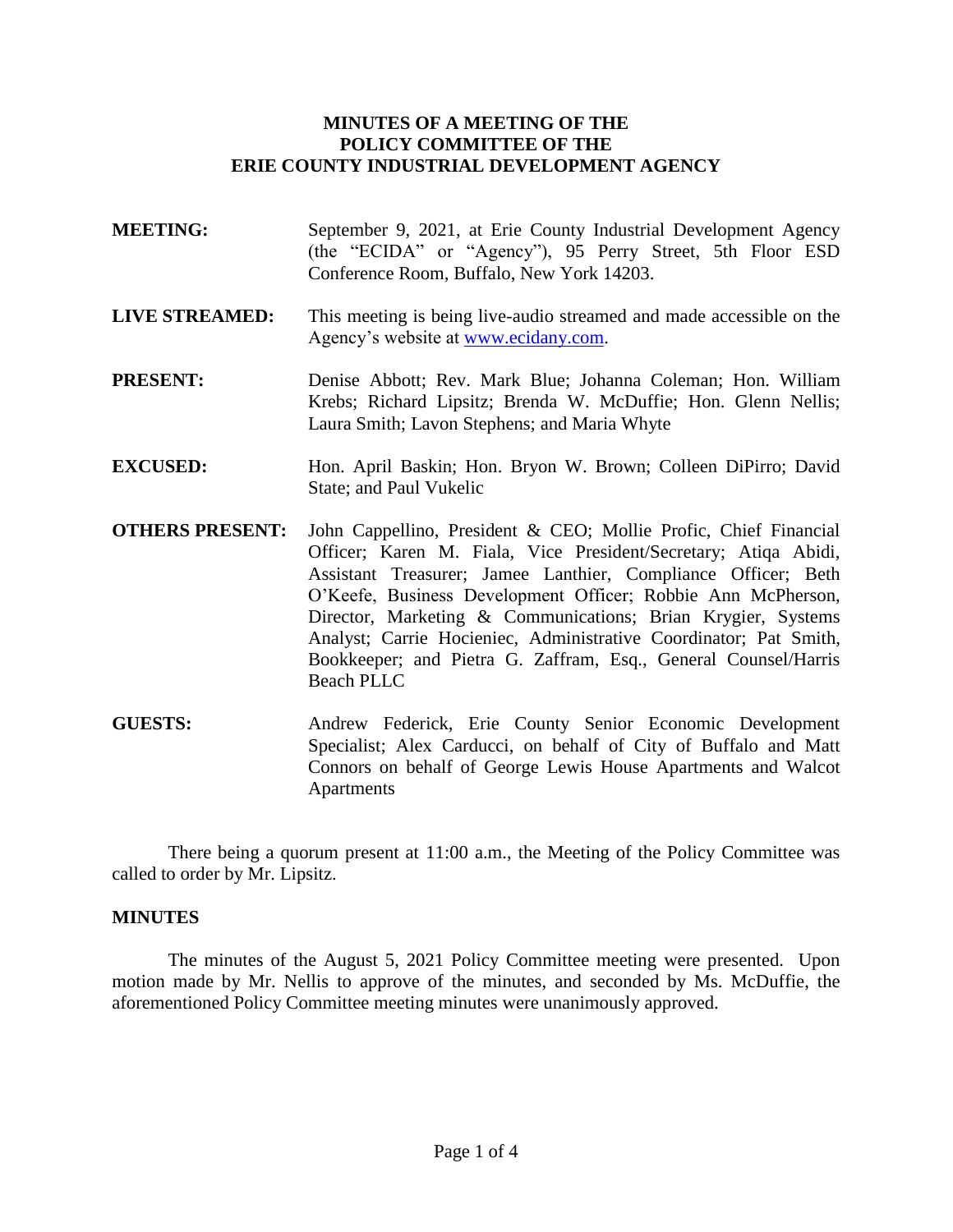## **PROJECT MATRIX**

Mr. Lipsitz reviewed the Agency's Project Matrix. Mr. Lipsitz directed that the report be received and filed.

## **PROJECT PRESENTATIONS**

George Lewis House Apartments, 197 Summer Street, Buffalo, New York 14222. Ms. O'Keefe presented this proposed sales tax benefits project involving the adaptive reuse of approximately 9,200+/- SF of the George Lewis House facility located at 197 Summer Street which will consist of the renovation of the building into 9 apartment units, roughly 500 SF of commercial space to service the building as amenity-driven, tenant storage, elevator, and parking.

General discussion ensued.

Ms. O'Keefe stated that in exchange for providing the sales and use tax benefits, the approval of this project will be conditioned upon adherence to certain material terms and conditions with respect to the potential modification, recapture and/or termination of financial assistance as follows:

| Condition               | Term                       | <b>Recapture Provision</b>                     |
|-------------------------|----------------------------|------------------------------------------------|
|                         |                            | Investment amount equal to or greater than 85% |
|                         |                            | of project amount.                             |
|                         |                            | Total Project Amount = $$2,875,000$            |
| <b>Total Investment</b> | At project completion      | $85\% = $2,443,750$                            |
|                         |                            | Projected $= 1$                                |
|                         | Coincides with             | $85\% = 1$                                     |
| Employment              | recapture period           | Recapture Employment $= 1$                     |
|                         |                            | Adherence to policy including quarterly        |
| Local Labor             | <b>Construction Period</b> | reporting                                      |
|                         | Coincides with             |                                                |
| Pay Equity              | recapture period           | Adherence to policy                            |
|                         | Coincides with             |                                                |
| Unpaid Tax              | recapture period           | Adherence to policy                            |
|                         | 2 years after project      |                                                |
| <b>Recapture Period</b> | completion                 | Recapture of state and local sales taxes       |

# **Draft Recapture Material Terms**

Mr. Blue moved and Ms. Smith seconded to recommend the project as proposed be forwarded to the members of the ECIDA for approval. Mr. Lipsitz called for the vote and the project was then unanimously approved.

Walcot Apartments, 257 Elmwood Avenue, Buffalo, New York 14222. Ms. O'Keefe presented this proposed sales tax benefits project involving the adaptive reuse and historic tax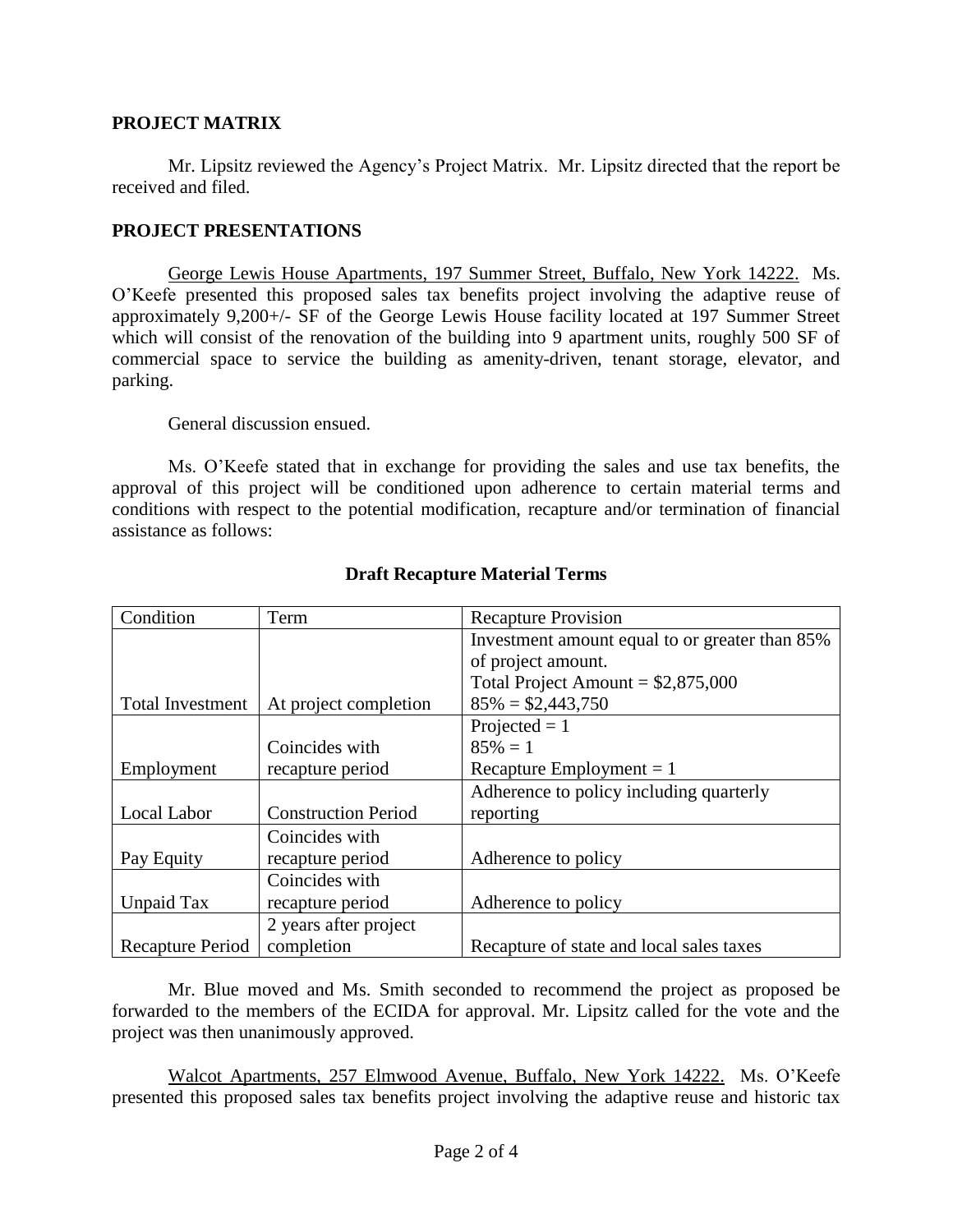credit project. This 12,500 sq. ft. mid-century building has been vacant for nearly a decade. The project will create 12 apartments with approximately 500 sq. ft. of light commercial space on the first floor.

General discussion ensued.

Ms. O'Keefe stated that in exchange for providing the sales and use tax benefits, the approval of this project will be conditioned upon adherence to certain material terms and conditions with respect to the potential modification, recapture and/or termination of financial assistance as follows:

| Condition               | Term                       | <b>Recapture Provision</b>                     |
|-------------------------|----------------------------|------------------------------------------------|
|                         |                            | Investment amount equal to or greater than 85% |
|                         |                            | of project amount.                             |
|                         |                            | Total Project Amount = $$3,345,000$            |
| <b>Total Investment</b> | At project completion      | $85\% = $2,843,250$                            |
|                         |                            | Projected $= 1$                                |
|                         | Coincides with             | $85\% = 1$                                     |
| Employment              | recapture period           | Recapture Employment $= 1$                     |
|                         |                            | Adherence to policy including quarterly        |
| Local Labor             | <b>Construction Period</b> | reporting                                      |
|                         | Coincides with             |                                                |
| Pay Equity              | recapture period           | Adherence to policy                            |
|                         | Coincides with             |                                                |
| Unpaid Tax              | recapture period           | Adherence to policy                            |
|                         | 2 years after project      |                                                |
| Recapture Period        | completion                 | Recapture of state and local sales taxes       |

# **Draft Recapture Material Terms**

Mr. Blue moved and Ms. Whyte seconded to recommend the project as proposed be forwarded to the members of the ECIDA for approval. Mr. Lipsitz called for the vote and the project was then unanimously approved.

## **SOLAR PILOTS UPDATE**

Mr. Cappellino stated that last month the Policy Committee recommended that the Board adopt the Solar PILOT Policy at its next meeting. However, the Board could not approve the Solar PILOT Policy at its August meeting, as there was not a quorum. The Agency has a Solar PILOT request on Bullis Road waiting for approval. Therefore, the Board will need to consider and potentially approve the Solar PILOT Policy at its September 22<sup>nd</sup> meeting, and then immediately thereafter will need to consider for approval, the Bullis Road project.

General discussion ensued.